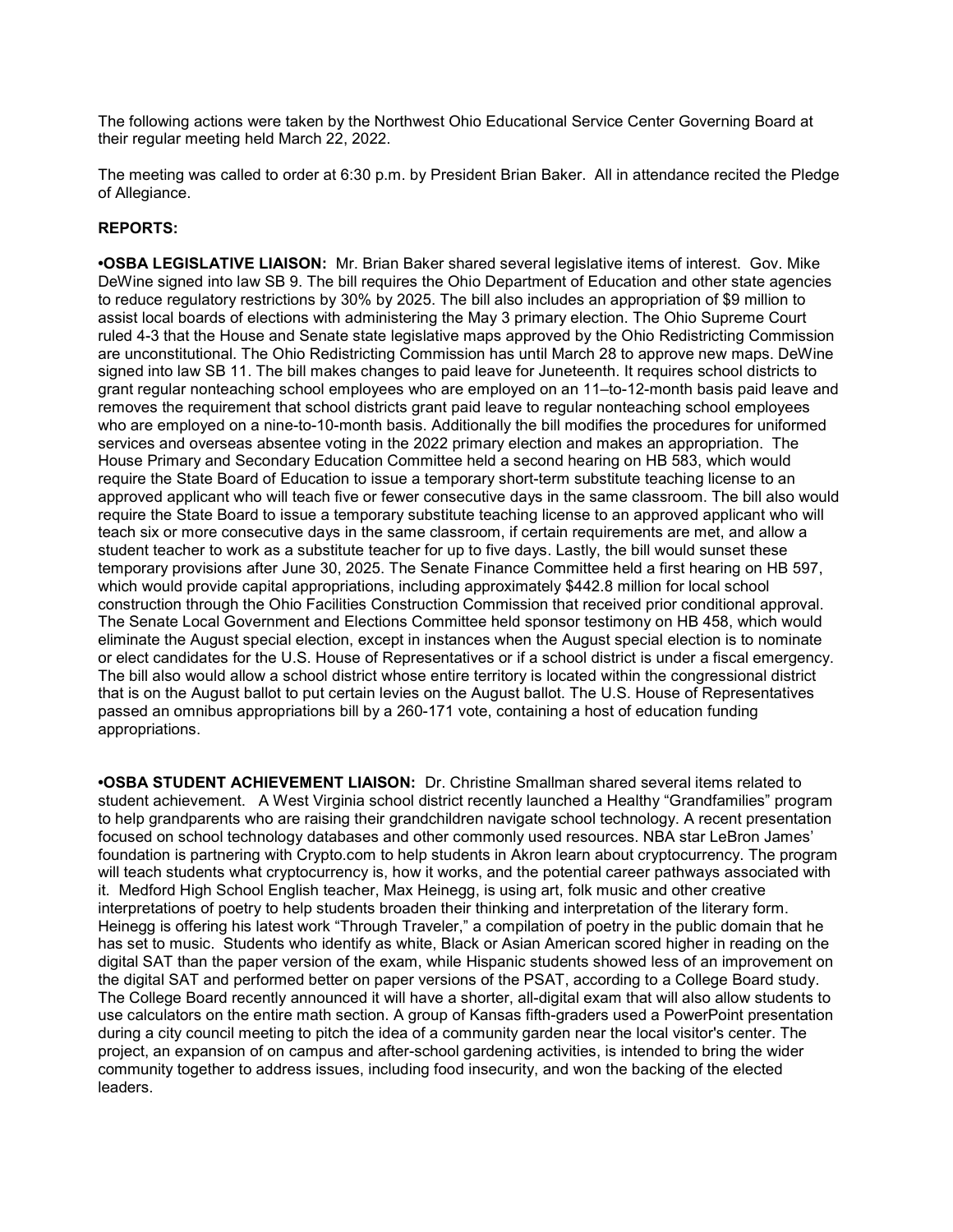•CFO/TREASURER: Mr. Homer Hendricks presented the new statewide education jobs website through School Spring. The web address is www.ohiok12jobs.schoolspring.com and presents a new modern interface with an interactive map feature. It replaces the old listserv system that was shut down last summer. He also updated the board on district service agreements for the 2022-23 school year. Mr. Hendricks also reminded the board about their financial disclosure filings with the Ohio Ethics Commission.

•DIRECTOR OF SPECIAL EDUCATION: Mrs. Jill Gilliland highlighted a few NwOESC programs. Troy Merillat, NwOESC Supervisor, shared this information with district and ESC administrators recently in order to gather information about potential new students for the 2022-23 school year. Work Study Coordinators can work with students in grade 8 and higher in any district. The Work Transition Classroom is located at Four County Career Center. Both programs support students to develop work skills in the areas of finding and keeping a job, independent living skills, and social skills. All students build their resumes with job experiences as well.

•DIRECTOR OF CURRICULUM, INSTRUCTION, & PROFESSIONAL DEVELOPMENT: Mr. Andy Hunter recognized the 24 district winners from the annual Franklin B. Walter celebration and thanked all of the individuals that made the special evening possible. He also noted that the curriculum department had begun planning professional development for the 2022-2023 school year. Mr. Hunter also noted that with the addition of grant dollars recently awarded that the department was hoping to hire a couple of new positions to help put on those trainings.

•DIRECTOR OF TECHNOLOGY & OPERATIONS: Mr. Chad Rex provided information on the various project quotes and agreements being developed in preparation for next year. One of the agreements that Mr. Rex described is the Remind communication application. This application provides staff to communicate via a phone call and text message to students and parents. Mr. Rex highlighted the progress on working with Mr. Larry Davis and Four County Career Center's landscape instructor and class to assist in the refreshing of the ESC building's landscape. Another project highlighted was the concrete improvements that Mr. Chuck Lero is coordinating in order to provide a safe environment.

•Approved the following items under the consent agenda format:

•Minutes from the finance committee and regular board meeting held March 1, 2022.

## •DONATIONS

-Liberty Center United Methodist Church to Summer Honors Academy Snacks - \$250.00

# •AGREEMENTS

-To approve Annual Service Agreements with the following districts for the 2022-23 school year per R.C. 3313.845:

- Holgate Local Schools
- Millcreek-West Unity Local Schools
- North Central Local Schools
- Patrick Henry Local Schools
- Wauseon Exempted Village Schools

# •PURCHASES

-SAVVAS Learning Company to provide NwOESC/IEC, English/Language Arts and Math Curriculum materials and subscriptions including professional development.

# •LEAVES

FMLA and Disability

## •RETIREMENTS

 Renner, Sherry, Paraprofessional, effective 7/31/2022 Wittenmyer, Deborah, Intervention Specialist, effective 5/31/2022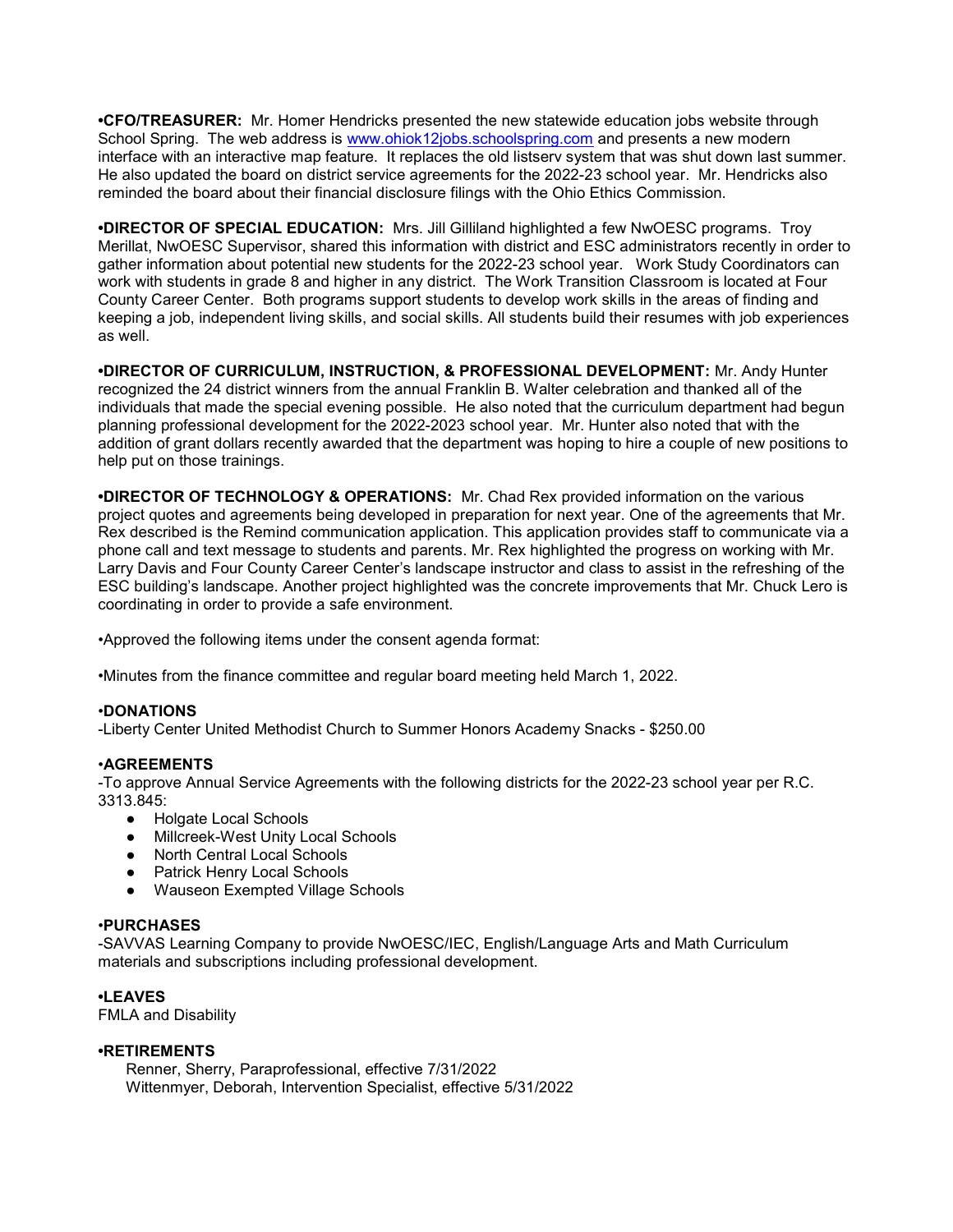## •RESIGNATIONS

Hussey, Nichole, Paraprofessional, effective 3/4/2022

# •EMPLOYMENT RECOMMENDATIONS

# Certified Limited

| Name          | <b>Contract</b> | Length              |
|---------------|-----------------|---------------------|
| Margaret Hahn | CERT-1 Yr       | 3/21/2022-7/31/2022 |

#### ESC Long Term Substitute Paraprofessional

Megan Alvarez, Kirk Jesse, Brittany Marshall

#### Substitute Paraprofessionals

Amanda Brock, Jamie Englehart, Christine Spencer, Samantha Thompson

#### Substitute Teachers

Hannah Amrich, Amanda Brock, Brandy Cansky, Lyndsay Gladieux, Kelsey Johnston, Paula Lynott, Korbyn Martin, Porter Retcher, Tara Smith, Macey Stover, Samantha Thompson, Lisa Wagner

#### Summer Honors Academy Teachers

Katy Benson, Theresa Rickenberg

## Van Drivers

Evergreen – Dalton Nicely

•Set the NwOESC Salary Schedules as presented and to reflect a 2.25% base increase for the 2022-23 contract year and a 2.25%base increase for the 2023-24 contract year.

•Approved the following policy recommendations:

| Policy 1616 | <b>Staff Dress and Grooming</b>          | <b>New</b> |
|-------------|------------------------------------------|------------|
| Policy 3216 | <b>Staff Dress and Grooming</b>          | Revised    |
| Policy 4216 | <b>Staff Dress and Grooming</b>          | Revised    |
| Policy 5511 | Dress and Grooming                       | Revised    |
| Policy 5772 | Weapons                                  | Revised    |
| Policy 6110 | <b>Grant Funds</b>                       | Revised    |
| Policy 6114 | Cost Principles - Spending Federal Funds | Revised    |
| Policy 6325 | Procurement – Federal Grants/Funds       | Revised    |
| Policy 6423 | Use of Credit Cards                      | Revised    |
| Policy 7217 | Weapons                                  | Revised    |

•Approved the Annual Report/Joint Statement of the NwOESC Business Advisory Council submitted on March 1, 2022 as required by ODE.

## INFORMATION/DISCUSSION ITEMS:

- NwOESC Business Advisory Council Quarterly Update The December 14, 2021 Minutes were shared.
- Presentation, discussion, and acceptance of public comment on Independence Education Center/Northwest Ohio Opportunity School Calendar for the 2022-23 School Year; Adoption is anticipated at the April meeting.
- Financial Disclosure Statements due to Ohio Ethics Commission May 15, 2022
- Redistricting of ESC Territory and Governance Homer Hendricks provided preliminary census data for the board's review. Additional data will be gathered and provided as the board works through the process as required in ORC 3311.054.